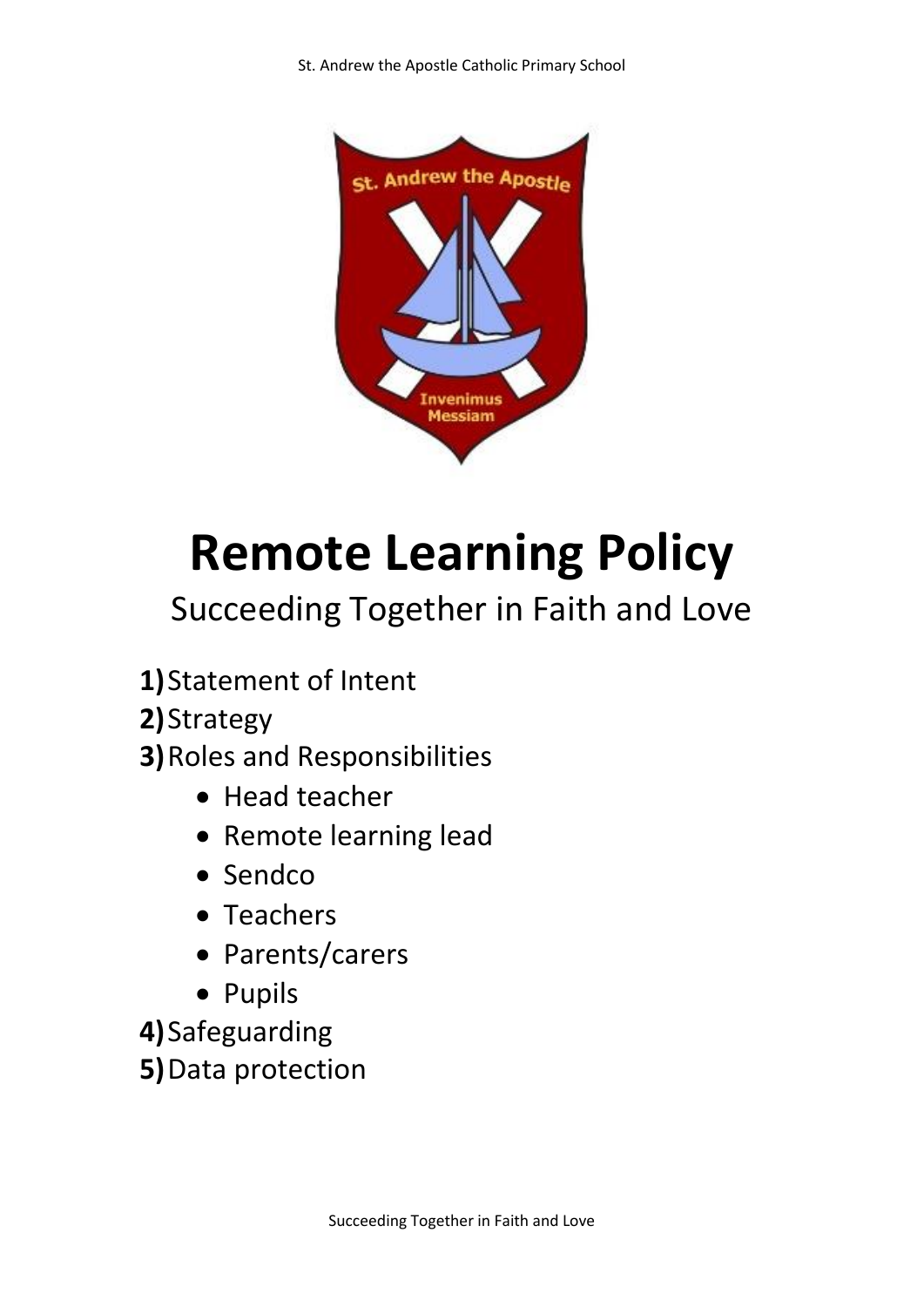# **Section 1 Statement of Intent**

At St Andrew the Apostle Catholic Primary School, we understand the need to continually deliver high quality education, including during periods of remote learning – whether for an individual pupil or many. We recognise the importance of maintaining high expectations in all areas of school life and ensuring that all pupils have access to the learning resources and support they need to succeed. Through the implementation of this policy, we aim to address the key concerns associated with remote learning, such as online safety, access to educational resources, data protection and safeguarding.

This policy aims to:

- Minimise the disruption to pupils' education and the delivery of the curriculum.
- Ensure provision is in place so that all pupils have access to high quality learning resources.
- Protect pupils from the risks associated with using devices connected to the internet.
- Ensure staff, parent, and pupil data remains secure and is not lost or misused.

• Ensure robust safeguarding measures continue to be in effect during the period of remote learning.

• Ensure all pupils have the provision they need to complete their work to the best of their ability, and to remain happy, healthy, and supported during periods of remote learning.

This policy is applicable to anyone who is self-isolating because they are:

- Displaying Covid-19 symptoms
- Have recorded a positive Covid 19 test result
- Following national guidelines to stay at home

The Education Endowment Foundation (EEF) has found that the effectiveness of remote teaching is determined by many of the same factors as determine the effectiveness of live classroom teaching. For example:

- ensuring pupils receive clear explanations
- supporting growth in confidence with new material through scaffolded practice
- application of new knowledge or skills
- enabling pupils to receive feedback on how to progress

### **Section 2: Strategy**

In St Andrew the Apostle Catholic Primary School remote learning offered in two forms:

- ➢ **Partial Remote Learning –** The teacher still has responsibility for Face to face education in conjunction with providing remote learning to small group of pupils who are in isolation
- ➢ **Extended Remote Learning –** The teacher's main responsibility is remote learning of a large group/whole or whole class while they are in self-isolation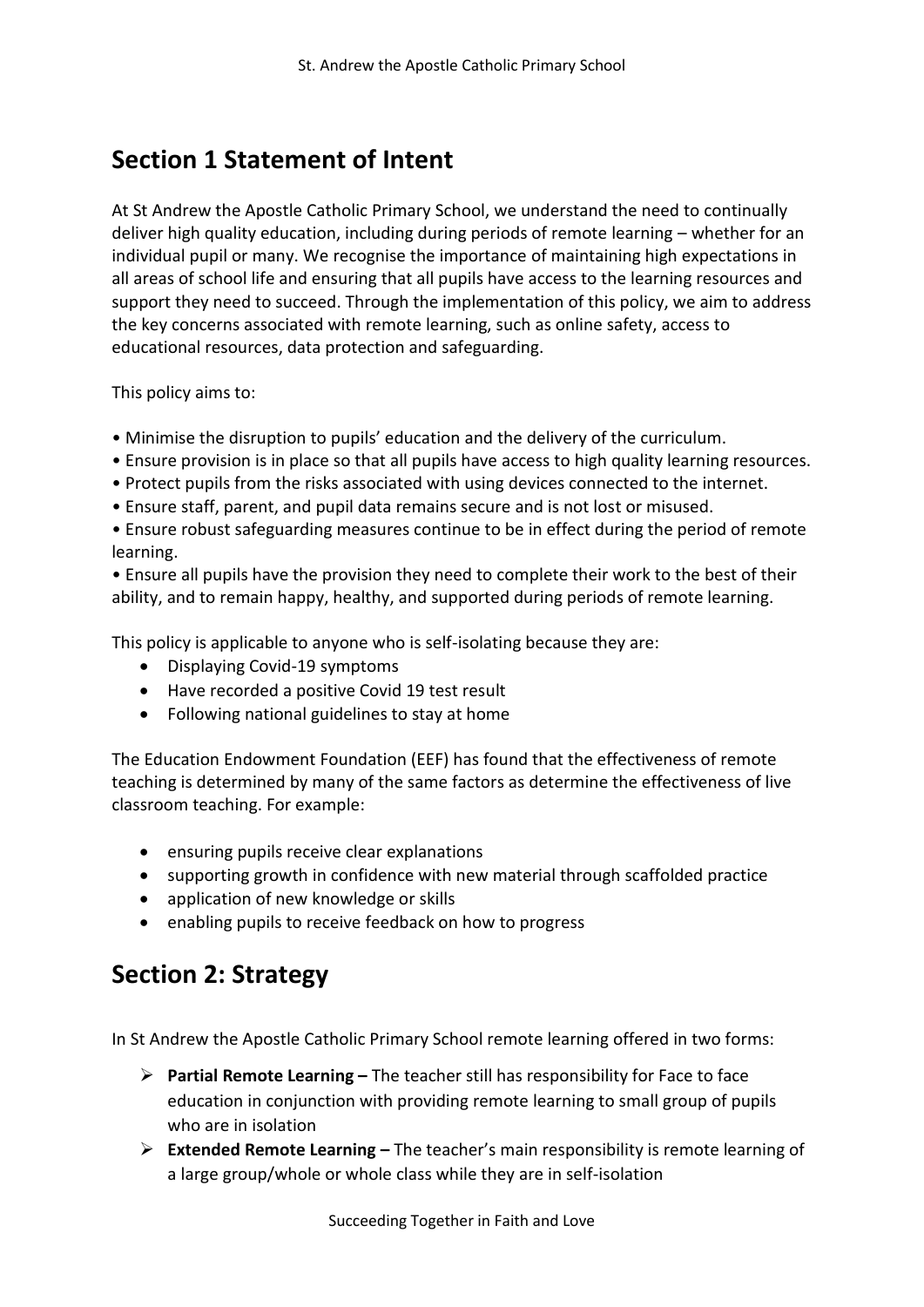Both types of Remote Learning include:

- Access to an interactive platform that allows children to access work, post work and queries and receive feedback from school staff
- A weekly timetable to set out activities
- A weekly video or audio file sent to the children from the staff to share what is happening in school such as golden charter and weekly themes shared in collective worship
- Educational videos and links to support teaching and learning to replace the teaching that would take place in class (BBC bitesize, the Oaks or videos recorded by staff)
- Learning resources such as PDFs, presentations or word documents
- Positive and constructive feedback provided by school staff

When Extended Remote Learning is required tasks will be posted on a daily basis to create more interactivity between pupils and staff as teachers do not have a responsibility to teach a full class in school.

St Andrew the Apostle Catholic Primary recognises the importance of remote learning and actively encourages pupils to complete as many of the tasks as possible. This document seeks to inform and guide families and not to impose expectations.

# **Section 3 Roles and Responsibilities**

#### **Head teacher role/Designated Safeguarding lead**

The head teacher will:

- Ensuring that staff, parents and pupils adhere to the relevant policies at all times.
- Ensuring that there are arrangements in place for identifying, evaluating, and managing the risks associated with remote learning.
- Conducting reviews on a weekly basis of the remote learning arrangements to ensure pupils' education does not suffer.
- Collect weekly records from teachers showing who has posted on seesaw and had a phone call
- Ensure that all children have made contact or been contacted by the beginning of the following week.

#### **Remote learning lead role**

The remote learning lead will:

- Monitor all remote learning from each class
- Keep staff informed of updates in remote learning procedures
- Ensure all records are accurate
- Ensure safeguarding measures are in place on various platforms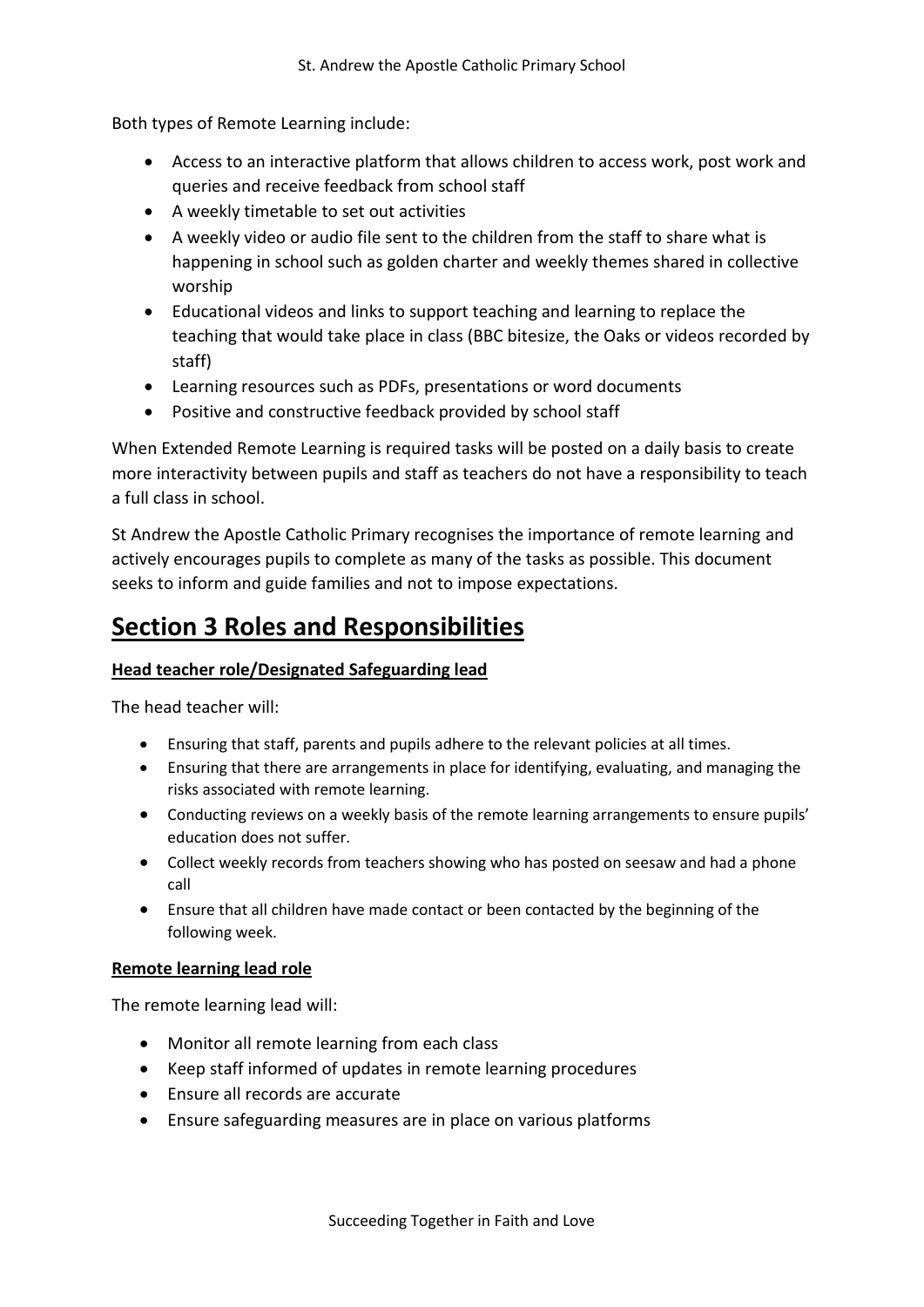#### **SENDco role**

• Liaise with teaching staff about the best way to teach SEND pupils online

#### **The teacher role**

In addition to their in-school work with critical worker and eligible pupils, teachers will continue to support children that are unable to attend school.

Teachers should:

- Teachers should plan lessons that correspond to what is being taught in Face to Face session
- Post activities on a daily (Extended Remote Learning) or weekly (Remote Learning) basis with links to learning resources/videos or presentations
- Respond, between the hours of 9am-3pm, to requests for support and provide feedback to posted work
- Keep accurate records of who posts on platforms during the week
- Plan appropriately to support the SEND pupils within your class
- Work in conjunction with the Head teacher/Learning Mentor to ensure all pupils have made contact or have been contacted by the beginning of the following week.

#### **The parent/carer role**

Parent/carers should:

- Provide a suitable place and environment for the pupils to work in that allows them to concentrate
- Plan or follow a timetable to maintain a regular routine for the children
- Log onto Seesaw or Tapestry to access the tasks that are posted by staff
- Support the children and enable them to access the tasks through printing, downloading or accessing websites
- Contact the school via our learning platform with any queries
- Post work on platform upon completion on a daily basis
- Ensure the children take adequate screen break if working at a computer for a prolonged period of time (at least one 1 minute break every 30 minutes where the pupil looks away from the screen)

#### **The pupil's role**

Pupils should:

- Only work on remote learning between the hours of 9am and 3pm
- Take adequate breaks set out on the timetable
- Follow instructions from teacher and parents/carers
- Complete all tasks to the best of their ability
- Work independently when required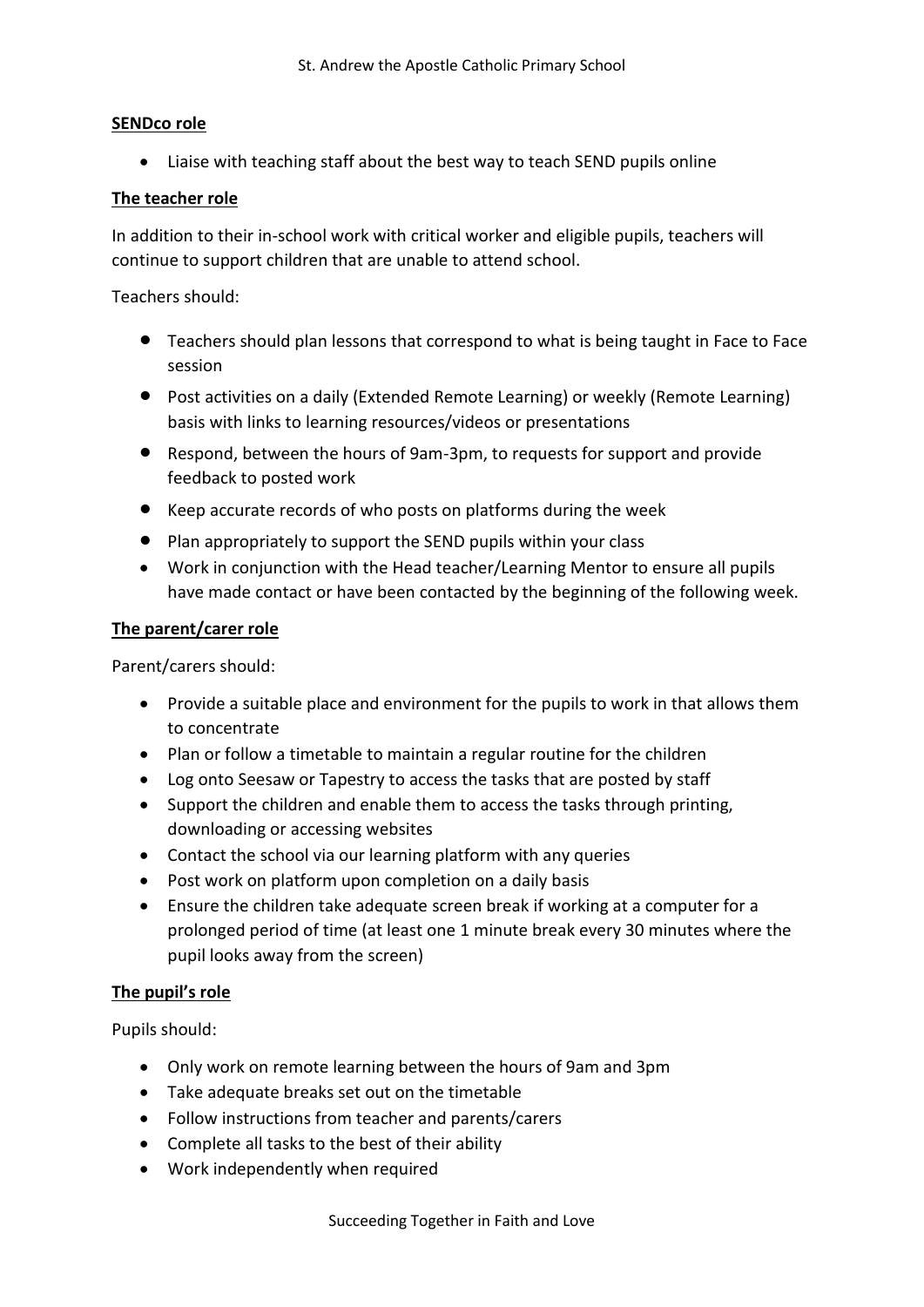# **Section 4 Safeguarding**

To ensure the safety of our staff, parents/carers and pupils whilst learning remotely we have consulted and put into action guidance from a variety of risk assessments and documents and we:

- Only reply to message during school hours (9am-3pm)
- Have approval features on platforms so that only approved posts can be seen
- Use privacy settings so pupils cannot see each other's work or comments
- Only use recorded videos as oppose to live stream lessons to ensure the content is appropriate
- Assign at least 2 adults to each class account so that other adults are viewing comments made by school staff
- Have administrator accounts which allow Designated safeguard lead to access all accounts and monitor posts and comments
- Only use approved websites and learning resources that we know to be safe
- Use secure platforms to protect people's data
- Ensure that all staff are aware of vulnerable pupils in their class
- Maintain regular contact with all pupils
- Only record videos of you teaching in our school setting

In addition to our safeguarding procedures all teachers keep accurate records of who is engaging with remote learning and report the names of any pupil who we have not had contact with during the week. The Head teacher and Learning mentor will then make contact with these children by telephone the following week.

# **Section 5 Data protection**

To ensure that all data is protected under current GDPR regulations, we will apply these guidelines:

- Staff members will be responsible for adhering to the GDPR when teaching remotely and will ensure the confidentiality and integrity of their devices at all times.
- Sensitive data will only be transferred between devices if it is necessary to do so for the purpose of remote learning and teaching.
- Pupils are not permitted to let their family members or friends use any school owned equipment which contains personal data.
- Any breach of confidentiality will be dealt with in accordance with the school's Data and E-Security Breach Prevention Management Plan